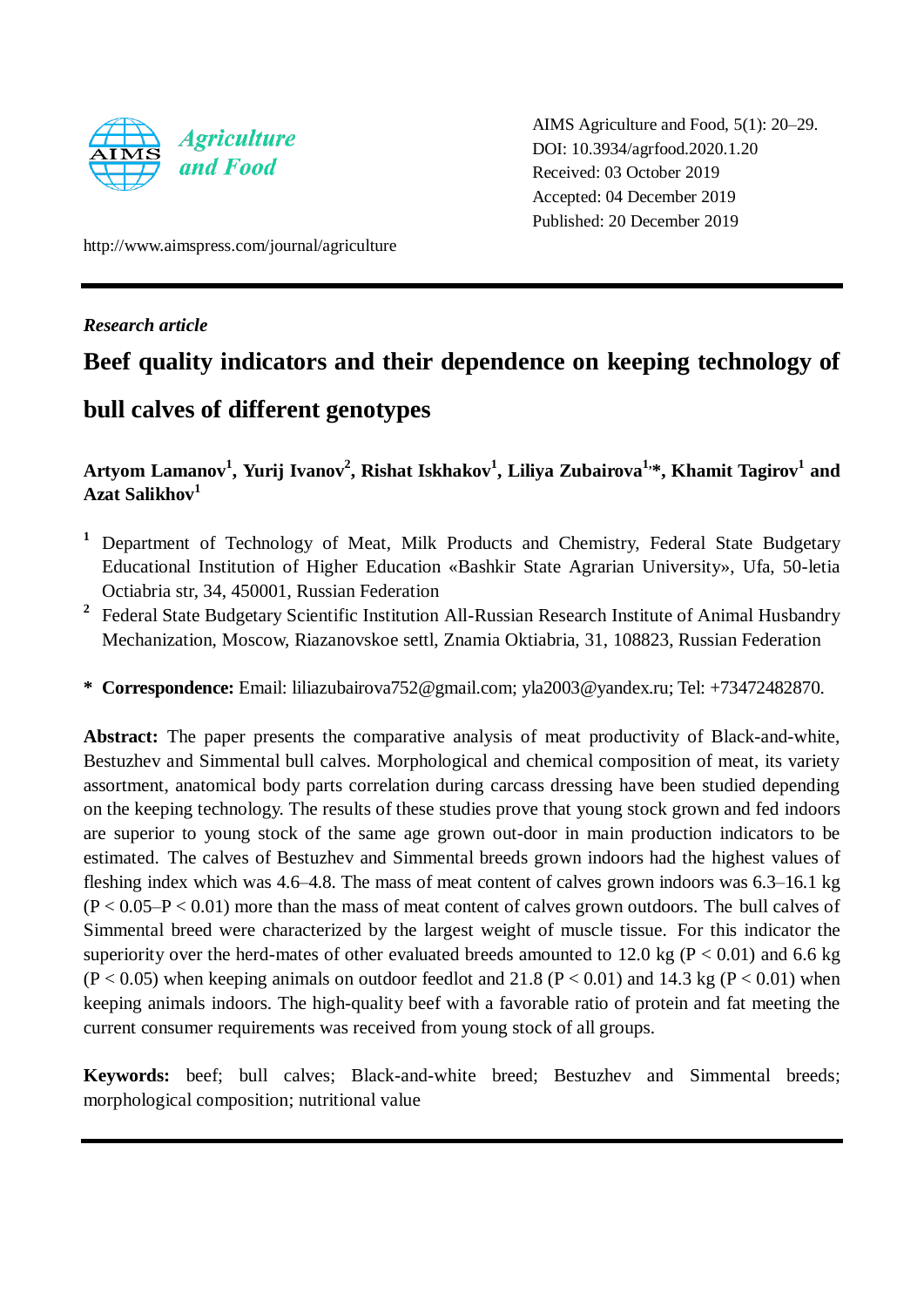#### **1. Introduction**

Providing world's population with food is one of the most acute issues these days. Due to climate change and depletion of natural resources food security keeps worsening worldwide [1,2]. Food security of every nation must touch upon different aspects of people's life while consumption of organic products being the key point. Providing people with basic high-value protein products is one of the priority tasks of both livestock and processing industry. Animal breeding plays an important role in production of such important products as meat and milk. Sensible and balanced feeding of people depends, among other things, on the development and efficiency of animal breeding. In many countries, as well as in Russia, there is a tendency to reduce the livestock population. At the same time, providing people with beef is still one of the most difficult and important problems [3,4]. Increasing the production of high-quality meat should be carried out on the basis of all available reserves which include the increase in the livestock and poultry population, strengthening the fodder base, improving the quality of harvested feed, the use of resource-saving technologies, reducing production and labor costs, feed and funds per product unit [5–14].

World experience shows that a significant increase in beef production can be achieved by means of intensification of livestock breeding. And first of all it can be done by creating conditions for increasing the level of animal productivity and maximum use of the genetic potential of livestock of both domestic and foreign selection [15]. In various regions of the Russian Federation the main amount of beef is produced by breeding dairy and combined breeds of cattle [16,17].

Young animals in dairy cattle breeding are grown for meat using the technology of "indoorsoutdoor feedlot". First, it is necessary to create comfortable living conditions for calves in order to preserve their health and obtain high productivity. Secondly, older animals are able to adapt rather quickly to environmental factors. Finally, there is commercial importance as fattening young stock can be intensively grown at high rates of labor productivity and profitability. Also expenses for the construction of outdoor feedlots are relatively low and technical solutions are rather simple. However, the analysis of the feedlots activity shows that when rearing young animals for growing and fattening the productivity reduces sharply for a long period of time. This leads to irrational use of feed, reduced growth rate and, as a consequence, the loss of meat products. Therefore, technology of growing and fattening young animals requires further study in order to improve it.

In this regard, the aim of the research was to assess both quantitative and qualitative indicators of meat productivity, depending on the use of different options for rearing and fattening of bull calves, namely indoors and on the outdoor feedlot in the conditions of the Republic of Bashkortostan.

#### **2. Materials and methods**

Ninety calves of 8-month age were selected on the principle of analogues to carry out a research and business experiment in "Akberdinskoye" Limited Liability Company of Iglinsky district of the Republic of Bashkortostan. The animals were divided into 6 groups. The first and the fourth groups were made of calves of black-and-white breed. The calves of Bestuzhev breed were in group two and five, and the  $3<sup>rd</sup>$  and the  $6<sup>th</sup>$  groups were made Simmental bull calves. Animals from groups 1, 2, 3 were kept on the outdoor feedlot. Calves from groups 4, 5, 6 were kept indoors. There was yard housing indoors. There were 15 animals having free access to self-filling drinking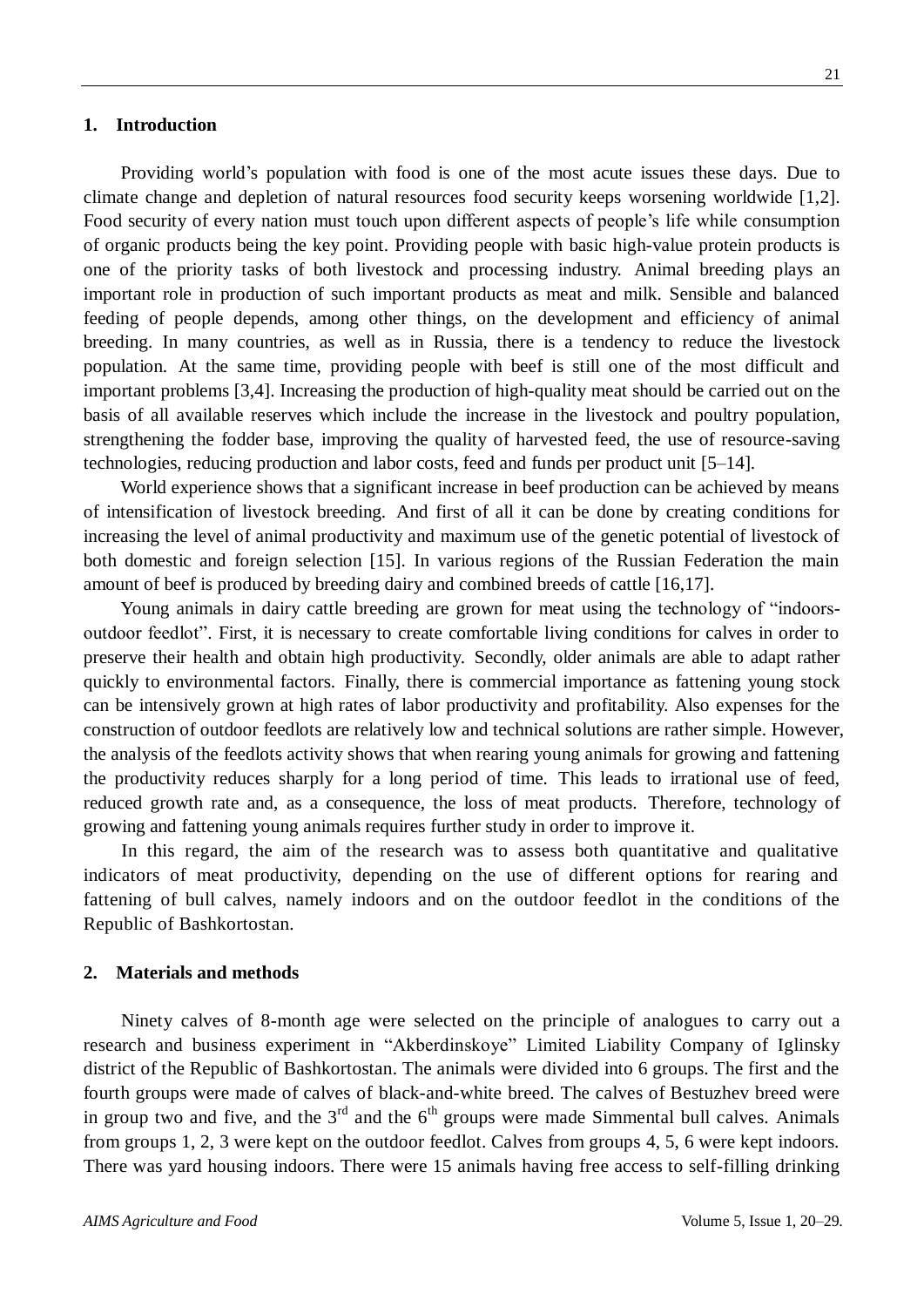bowls and feeders in each room.

The experience was conducted according to the requirements of animal breeding, health and sanitation.

Animals were fed according to the diets made taking into account chemical composition of forages and their actual nutritional value according to recommendations [18].

To assess meat productivity, control slaughter of 18-month-old bull calves (live weight being 457.8–511.9 kg) was carried out according to the "Guidelines for the evaluation of meat productivity and meat quality" [19].

In order to study the morphological composition of meat carcass, the right half-carcasses were stripped. Then the content of flesh, bones and tendons in carcasses were determined. The carcass variety assortment was studied according to the classification of sausage production in which beef is divided into three classes: The highest grade is pure muscle tissue with no visible residues of other tissues and entities, in which fat content isn't more than 6%; the Ist class has no more than 20% of fat; the IInd grade is all the other muscle tissue of the carcass, where there can be small veins, tendons and films.

Physical and chemical parameters of meat were studied using generally accepted methods [20]: Determining moisture content in the samples by drying the sample to a constant weight at a temperature of 150  $\pm$  2 °C; protein content by the Kjeldahl method followed by photometry of the samples; fat content by extracting the dry weighing batch using the Soxhlet apparatus; ash content by burning in the muffle furnace.

Most of the material obtained during the research was processed with "Statistica 10.0" ("Stat Soft Inc.," USA) software package. The reliability was determined by the Student's t-test.

#### **3. Results**

Morphological composition is an important indicator which determines the quality of meat carcass. At the same time, animal keeping and feeding technology influence the morphological composition of carcasses.

The flesh part of the carcass is the most valuable in terms of nutritional value. It consists of muscle and fat tissue, and the greater their content, the higher the nutritional value of meat.

The results of the studies prove that keeping conditions and genetic characteristics influence the morphological composition of the carcasses and the number of their individual parts.

The data of Table 1 indicate that bull calves of IV-VI groups have the highest carcass flesh content. They significantly exceeded in weight their herd-mates by  $6.3-16.1$  kg ( $P > 0.05-P < 0.01$ ) kept on the outdoor feedlot. It should be noted that among the studied breeds the carcasses of bull calves of Simmental breed had the largest weight of muscle tissue. In this indicator the calves of this breed surpassed their herd-mates of Black-and-white and Bestuzhev breeds by 12.0 kg ( $P < 0.01$ ) and 6.6 kg (P < 0.05) when keeping animals on the outdoor feedlot and by 21.8 (P < 0.01) and 14.3 kg ( $P < 0.01$ ) when keeping them indoors. A comparative analysis of the concentration of adipose tissue in carcasses, namely subcutaneous and intermuscular fat, revealed some differences in the nature of fat deposition depending on animal genotype. In particular, bull calves of Simmental breed kept indoors had  $0.7-1.3$  (P > 0.05–P > 0.05) kg of subcutaneous fat more and 0.3–0.9 kg ( $P > 0.05$ – $P > 0.05$ ) of intermuscular fat more in comparison with bull calves of Blackand-white and Bestuzhev breeds.

The differences in the overall yield of bone tissue and tendons between the experimental groups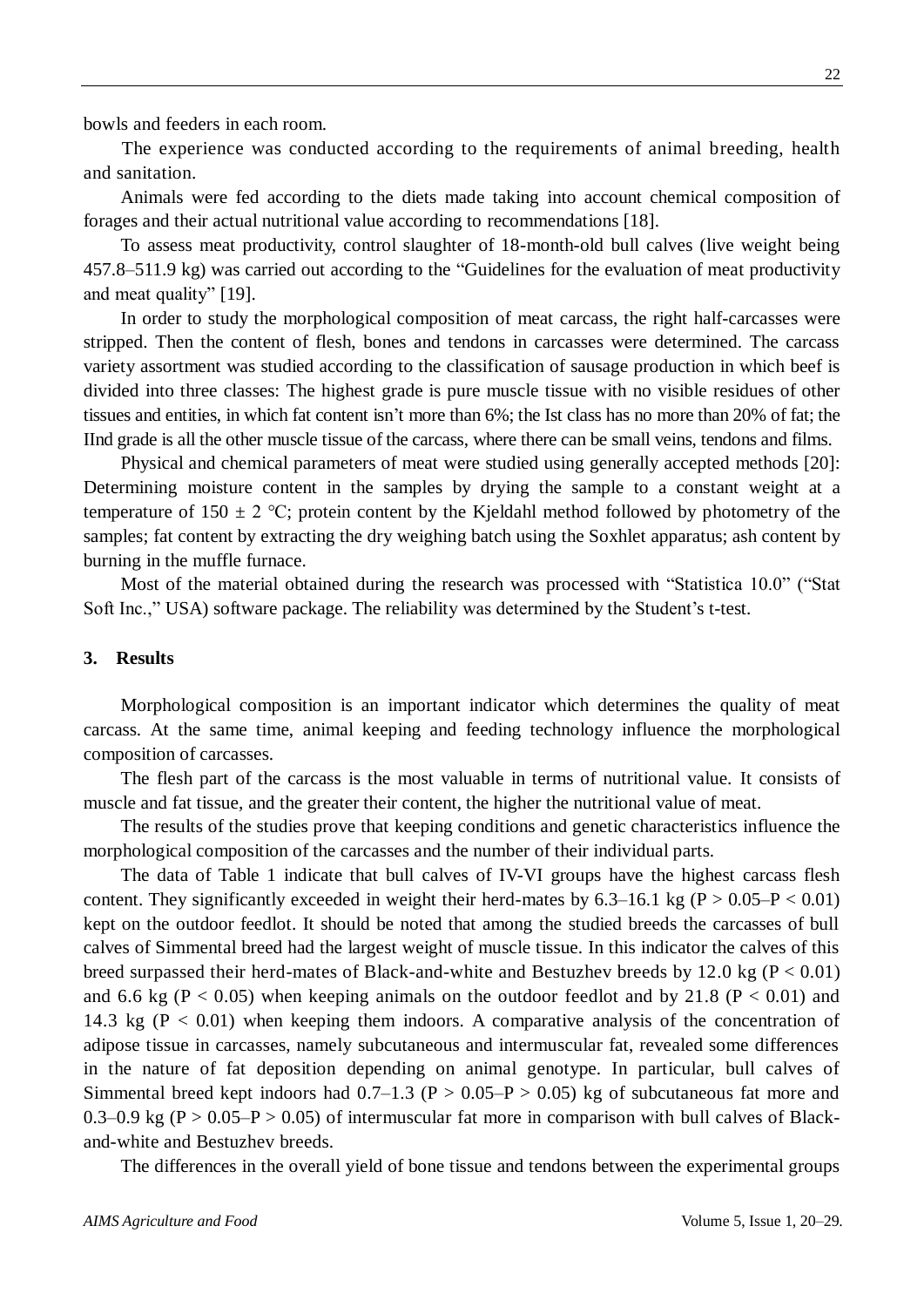were insignificant. At the same time, due to a higher carcass weight of animals of Bestuzhev and Simmental breeds, they surpassed their herd-mates of Black-and-white breed in absolute bone mass by  $0.9-1.8\%$ .

| Indicator                  | Group ( $n = 3$ in each group) |                  |                  |                  |                  |                  |  |
|----------------------------|--------------------------------|------------------|------------------|------------------|------------------|------------------|--|
|                            | I                              | $\mathbf{I}$     | III              | IV               | $\mathbf{V}$     | VI               |  |
| Chilled carcass weight,    | $231.3 \pm 2.16$               | $240.2 \pm 1.24$ | $247.6 \pm 1.15$ | $239.2 \pm 1.08$ | $248.6 \pm 0.75$ | $265.9 \pm 1.14$ |  |
| kg                         |                                |                  |                  |                  |                  |                  |  |
| Content in a carcass:      |                                |                  |                  |                  |                  |                  |  |
| Muscle tissue, kg          | $173.6 \pm 1.26$               | $179.0 \pm 0.88$ | $185.6 \pm 1.95$ | $179.9 \pm 2.46$ | $187.4 \pm 1.18$ | $201.7 \pm 2.13$ |  |
| $\%$                       | $75.06 \pm 0.28$               | $74.52 \pm 0.46$ | $74.96 \pm 0.39$ | $75.21 \pm 0.21$ | $75.38 \pm 0.36$ | $75.85 \pm 0.28$ |  |
| Adipose tissue             | $4.4 \pm 0.09$                 | $4.8 \pm 0.24$   | $4.9 \pm 0.19$   | $4.6 \pm 0.33$   | $5.2 \pm 0.18$   | $5.9 \pm 0.25$   |  |
| (subcutaneous fat), kg     |                                |                  |                  |                  |                  |                  |  |
| $\%$                       | $1.90 \pm 0.16$                | $2.00 \pm 0.08$  | $1.98 \pm 0.10$  | $1.92 \pm 0.07$  | $2.09 \pm 0.09$  | $2.22 \pm 0.11$  |  |
| Intermuscular fat, kg      | $4.0 \pm 0.54$                 | $4.6 \pm 0.36$   | $4.8 \pm 0.45$   | $4.6 \pm 0.31$   | $5.2 \pm 0.12$   | $5.5 \pm 0.11$   |  |
| $\%$                       | 1.73                           | 1.92             | 1.94             | 1.92             | 2.09             | 2.07             |  |
| Bone tissue, kg            | $42.9 \pm 0.86$                | $44.6 \pm 0.54$  | $44.8 \pm 0.72$  | $43.2 \pm 1.12$  | $43.4 \pm 1.42$  | $44.8 \pm 1.03$  |  |
| $\%$                       | $18.54 \pm 0.14$               | $18.56 \pm 0.06$ | $18.09 \pm 0.11$ | $18.07 \pm 0.12$ | $17.46 \pm 0.09$ | $16.85 \pm 0.13$ |  |
| Tendons, kg                | $6.4 \pm 0.34$                 | $7.2 \pm 0.66$   | $7.5 \pm 0.52$   | $6.9 \pm 0.42$   | $7.4 \pm 0.27$   | $8.0 \pm 0.58$   |  |
| $\%$                       | $2.77 \pm 0.24$                | $3.00 \pm 0.14$  | $3.03 \pm 0.16$  | $2.88 \pm 0.09$  | $2.98 \pm 0.13$  | $3.01 \pm 0.11$  |  |
| Fleshing index             | 4.2                            | 4.2              | 4.4              | 4.4              | 4.6              | 4.8              |  |
| Flesh yield per 100 kg     | 39.6                           | 40.0             | 40.3             | 39.8             | 40.6             | 41.2             |  |
| live weight, kg            |                                |                  |                  |                  |                  |                  |  |
| Ratio of edible and        | 3.7                            | 3.6              | 3.7              | 3.8              | 3.9              | 4.1              |  |
| inedible parts of carcass, |                                |                  |                  |                  |                  |                  |  |
| kg                         |                                |                  |                  |                  |                  |                  |  |

**Table 1.** Morphological composition of bull calf carcasses ( $m \pm SE$ ).

Note: In the outdoor feedlot: I—Black-and-white cattle; II—Bestuzhev bull calves; III—Simmental animals; kept indoors: IV—Black-and-white cattle; V—Bestuzhev bull calves; VI—Simmental animals.

An important indicator characterizing the meat quality of animals is fleshing index, which is determined by the flesh to bones ratio. The study results prove that the value of fleshing index of bull calf carcasses of Bestuzhev and Simmental breeds kept indoors is the highest and makes 4.6–4.8.

The yield of flesh per 100 kg of pre-slaughter live weight was relatively high in all experimental groups. However, bull calves genotype as well as technology of their growing and fattening affected the yield of slaughter products. Thus, the yield of flesh per 100 kg of live weight of bull calves of Black-and-white breed kept on the outdoor feedlot was 39.6 kg, the flesh yield of Bestuzhev breed calves weighed 40.0 kg, the same indicator of Simmental breed calves was 40.3 kg; as for animals kept indoors, it was respectively 39.8; 40.6 and 41.2 kg which is higher by 0.7; 1.5 or 2.2 %.

The flesh yield indicator affected the ratio of edible part weight to inedible part weight of the carcass, which was 3.7 for the bull calves of group I; 3.6 for group II; 3.7 for group III; 3.8 for group IV; 3.9 for group V and 4.1 for group VI.

From the above material it can be concluded that meat quality of carcasses in bull calves of all groups was quite high, but the carcasses of bull calves of Black-and-white breed were more "bony".

It is well known that different anatomical parts of the carcass differ in a number of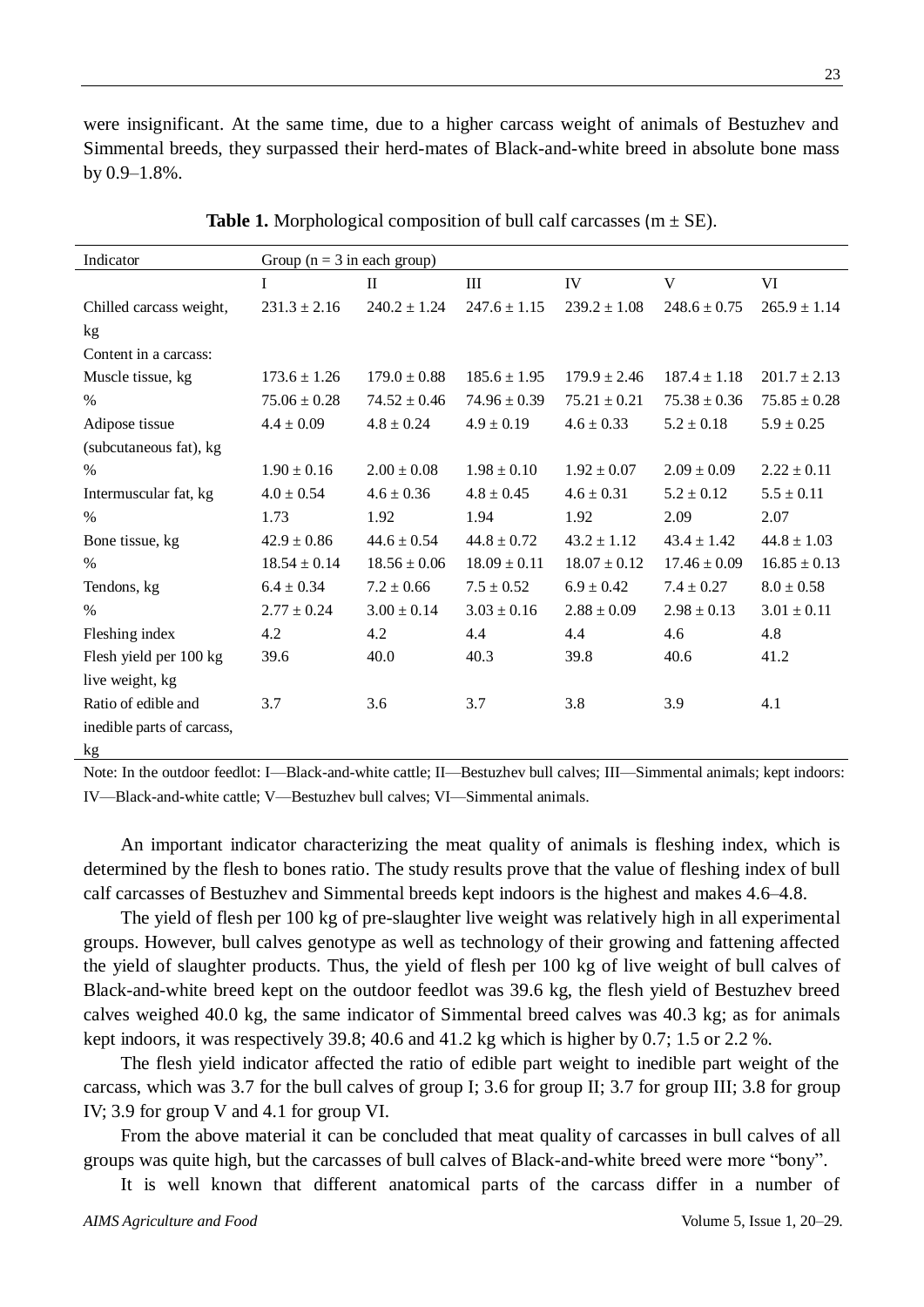morphological parameters which affects their nutritional value, functional and technological properties and taste.

In this respect the most valuable is the hip part. In our study the hip part made 35.5–36.3% of the total mass of the carcass. It is the yield of this cut that largely determines the quality of the carcass as a whole.

The ratios of anatomical parts of bull calves of different breeds were studied. Different technologies were used during the period of growing and fattening of these bull calves. The intergroup differences in the intensity of their weight gain were defined (Table 2).

| The anatomical part of the semi-carcass $(n = 3$ in each group) |         |        |                |        |          |        |         |        |         |        |
|-----------------------------------------------------------------|---------|--------|----------------|--------|----------|--------|---------|--------|---------|--------|
|                                                                 | Neck    |        | Humeroscapular |        | Back-rib |        | Lumbar  |        | Hip     |        |
|                                                                 | Weight, | $%$ to | Weight,        | $%$ to | Weight,  | $%$ to | Weight, | $%$ to | Weight, | $%$ to |
|                                                                 | kg      | weight | kg             | weight | kg       | weight | kg      | weight | kg      | weight |
|                                                                 | 11.3    | 9.8    | 20.2           | 17.4   | 31.9     | 27.6   | 10.4    | 9.0    | 41.8    | 36.2   |
| $_{\rm II}$                                                     | 12.3    | 10.2   | 20.7           | 17.3   | 33.3     | 27.7   | 10.7    | 8.9    | 43.1    | 35.9   |
| Ш                                                               | 12.4    | 10.0   | 21.7           | 17.5   | 34.0     | 27.5   | 11.8    | 9.5    | 43.9    | 35.5   |
| IV                                                              | 11.5    | 9.6    | 21.0           | 17.6   | 32.7     | 27.3   | 11.1    | 9.3    | 43.3    | 36.2   |
| V                                                               | 12.3    | 9.9    | 21.8           | 17.5   | 33.8     | 27.2   | 11.4    | 9.2    | 45.0    | 36.2   |
| VI                                                              | 12.9    | 9.7    | 23.0           | 17.3   | 36.0     | 27.1   | 12.8    | 9.6    | 48.3    | 36.3   |

**Table 2.** The ratio of individual anatomical parts of the semi-carcasses ( $m \pm SE$ ).

Note: In the outdoor feedlot: I—Black-and-white cattle; II—Bestuzhev bull calves; III—Simmental animals; indoors: IV—Black-and-white cattle; V—Bestuzhev bull calves; VI—Simmental animals.

Thus, bull calves of Simmental breed had the advantage in absolute hip weight of the semicarcass, regardless of the technology of their growing and fattening. At the same, they surpassed their herd-mates of Bestuzhev and Black-and-white breeds in hip weight by 0.8 kg  $(1.9\%; P > 0.05)$  and 2.1 kg  $(5.0\%; P > 0.05)$  kg when kept on outdoor feedlot and by 3.3 kg  $(7.3\%; P > 0.05)$  and 5.0 kg  $(11.5\%; P < 0.05)$  when kept indoors. There is some difference in weight of the same part of the semi-carcass of experimental animals, depending on their growing technology. The weight of this part of the semi-carcass of bull calves of Black-and-White breed is greater by 1.5 kg (3.6%), of Bestuzhev breed calves by 1.9 kg (4.4%), and of Simmental breed calves by 4.4 kg (10.0%) in comparison to young animals kept indoors.

Regardless of keeping technology used during their growing and fattening period, Bull calves of Simmental breed surpassed the analogues of Black-and-White and Bestuzhev breeds in neck part weight by 1.1 and 1.4 and 0.1–0.6 kg, in a humeroscapular part weight by 1.5–2.0 and 1.0–1.2 kg; and in a back-rib part weight by 2.1 and 3.3 and 0.7–2.2 kg.

Thus, the bull calves of Simmental breed had superiority over their herd-mates of Black-andwhite and Bestuzhev breeds in the absolute weight of all natural anatomical parts of the half-carcass. The ratio of the carcasses cuts of experimental bull calves was determined by their breed and keeping technology.

The established pattern had a positive effect on the increase in the yield of the edible part of the carcass by 1 kg of bones (Table 3).

Data analysis shows that back-rib and humeroscapular parts of the half-carcass had the lowest flesh yield. The maximum flesh yield was revealed in the lumbar part in all studied groups.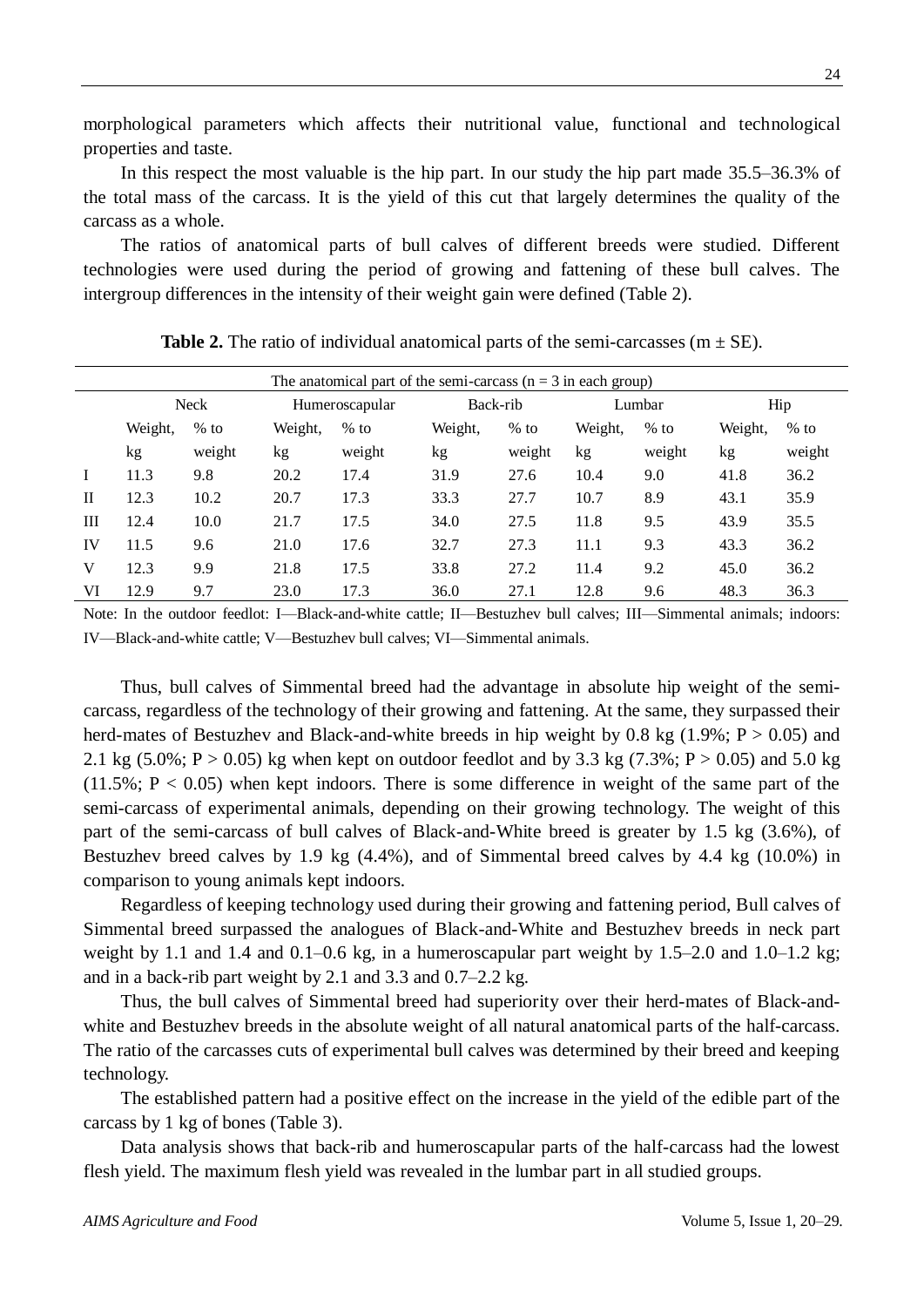At the same time, Simmental bull calves grown on outdoor feedlot had superiority over their herd-mates of the Black-and-White and Bestuzhev breeds in a lumbar part yield by 0.41 kg (6.5%) and  $0.21 \text{ kg } (3.2\%)$ , and those grown indoors had superiority by  $0.1 \text{ kg } (1.3\%)$  and  $0.35 \text{ kg } (5.4\%)$ , respectively.

| Group        |             | The anatomical part of the semi-carcass $(n = 3$ in each group) |          |        |      |  |
|--------------|-------------|-----------------------------------------------------------------|----------|--------|------|--|
|              | <b>Neck</b> | Humeroscapular                                                  | Back-rib | Lumbar | Hip  |  |
| $\mathbf{I}$ | 4.40        | 3.89                                                            | 3.35     | 6.28   | 4.47 |  |
| $\rm{II}$    | 4.38        | 4.00                                                            | 3.32     | 6.48   | 4.50 |  |
| Ш            | 4.64        | 4.11                                                            | 3.31     | 6.69   | 4.60 |  |
| IV           | 5.10        | 4.21                                                            | 3.47     | 6.74   | 4.84 |  |
| V            | 5.22        | 4.15                                                            | 3.56     | 6.48   | 4.83 |  |
| VI           | 5.42        | 4.19                                                            | 3.68     | 6.83   | 5.01 |  |

**Table 3.** Flesh yield per 1 kg of bones when cutting semi-carcass into anatomical parts, kg (m  $\pm$  SE).

Note: In the outdoor feedlot: I—Black-and-White cattle; II—Bestuzhev bull calves; III—Simmental animals; indoors: IV—Black-and-white cattle; V—Bestuzhev bull calves; VI—Simmental animals.

We get a fuller picture of meat qualities of an animal thanks to qualitative evaluation of carcass flesh depending on varieties and in accordance with sausage classification. Thus, taking into consideration the fact that variety and technological value of different carcass parts are not identical and depend on morphological structure, the ratio of muscle and fat tissue, fatness, age, breed and sex of an animal, the importance of this issue can not be overestimated. Further use of meat flesh by meat processing enterprises as well as the number and range of meat products are largely determined by its variety assortment.

The data on the variety assortment of the carcass flesh of bull calves of different genotypes are presented in Table 4.

The bull calves of Black-and-White breed kept on the outdoor feedlot were inferior to herdmates of Bestuzhev and Simmental breeds in the absolute flesh weight of the highest grade by 12.5 and 21.4% (P < 0.05 and P < 0.05) and the first grade by 6.0 and 11.2% (P > 0.05 and P > 0.05). respectively, and when kept indoors the difference in the flesh content of the highest grade was 12.8 and 27.2% (P < 0.05 and P < 0.01) and the first grade 6.1 and 15.5% (P > 0.05 and P < 0.05).

The quality of the flesh got depends on both the number and ratio of its components and chemical composition. It is known that chemical composition of meat depends on various factors, the main of which are animals breed, sex, age, fatness, as well as their feeding and keeping conditions.

Therefore, it is important to study chemical composition of meat as one of the important indicators characterizing meat products quality.

The data of Table 5 show that the meat obtained from the bull calves kept indoors during the fattening period was characterized by the highest content of dry matter and fat. Their advantage in the content of dry matter in the average sample of minced meat over herd-mates kept on the outdoor feedlot was 2.07–2.21%. These differences are probably due to varying degrees of fat deposits in the body of experimental animals.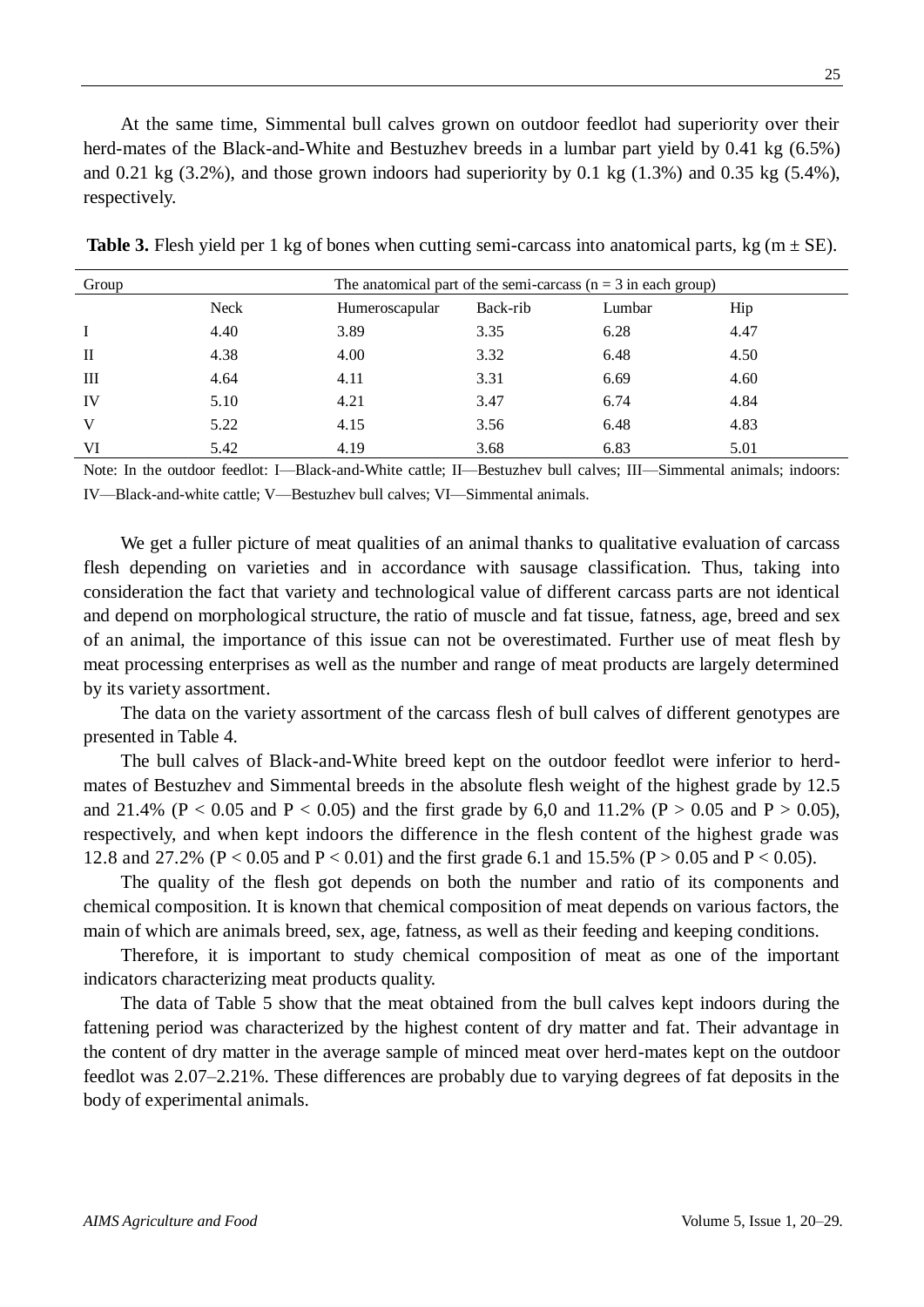| Indicator              | Group ( $n = 3$ in each group) |                 |                 |                 |                 |                  |  |
|------------------------|--------------------------------|-----------------|-----------------|-----------------|-----------------|------------------|--|
|                        |                                | $_{\rm II}$     | Ш               | IV              | V               | VI               |  |
| Total flesh weight, kg | $90.0 \pm 2.19$                | $93.8 \pm 1.91$ | $97.0 \pm 2.25$ | $94.6 \pm 2.01$ | $98.6 \pm 2.11$ | $106.0 \pm 2.40$ |  |
| Including the highest  | $16.8 \pm 0.54$                | $18.9 \pm 0.32$ | $20.4 \pm 0.44$ | $18.0 \pm 0.36$ | $20.3 \pm 0.34$ | $22.9 \pm 0.53$  |  |
| grade, kg              |                                |                 |                 |                 |                 |                  |  |
| $\%$                   | 18.67                          | 20.15           | 21.03           | 19.03           | 20.59           | 21.60            |  |
| The first grade, kg    | $41.8 \pm 1.11$                | $44.3 \pm 1.06$ | $46.5 \pm 1.20$ | $44.0 \pm 0.96$ | $46.7 \pm 1.34$ | $50.8 \pm 1.36$  |  |
| $\%$                   | 46.43                          | 47.23           | 46.40           | 46.51           | 47.36           | 47.93            |  |
| The second grade, kg   | $31.4 \pm 0.46$                | $30.6 \pm 0.52$ | $30.1 \pm 0.59$ | $32.6 \pm 0.63$ | $31.6 \pm 0.43$ | $32.3 \pm 0.51$  |  |
| %                      | 34.90                          | 32.62           | 31.03           | 34.46           | 32.05           | 30.47            |  |

**Table 4.** Varietal assortment of the semi-carcass flesh of experimental young stock  $(m \pm SE)$ .

Note: In the outdoor feedlot: I—Black-and-White cattle; II—Bestuzhev bull calves; III—Simmental animals; indoors: IV—Black-and-white cattle; V—Bestuzhev bull calves; VI—Simmental animals.

| Indicators         | The group of experimental bull calves $(n = 3$ in each group) |                  |                  |                  |                  |                  |  |  |
|--------------------|---------------------------------------------------------------|------------------|------------------|------------------|------------------|------------------|--|--|
| Weight fraction, % |                                                               | Н                | Ш                | IV               | v                | VI               |  |  |
| Moisture           | $70.83 \pm 0.90$                                              | $70.51 \pm 1.75$ | $70.45 \pm 0.85$ | $68.62 \pm 1.16$ | $68.44 \pm 1.17$ | $68.26 \pm 1.08$ |  |  |
| Dry matter         | $29.17 \pm 0.90$                                              | $29.49 \pm 1.75$ | $29.55 \pm 0.85$ | $31.38 \pm 1.16$ | $31.56 \pm 1.17$ | $31.74 \pm 1.08$ |  |  |
| Including: protein | $18.48 \pm 0.94$                                              | $18.52 \pm 0.51$ | $18.53 \pm 0.48$ | $18.26 \pm 0.56$ | $18.32 \pm 1.51$ | $18.46 \pm 1.62$ |  |  |
| Fat                | $9.78 \pm 0.28$                                               | $10.05 \pm 0.42$ | $10.11 \pm 0.35$ | $12.11 \pm 0.21$ | $12.33 \pm 0.36$ | $12.35 \pm 0.29$ |  |  |
| Ash                | $0.91 \pm 0.03$                                               | $0.92 \pm 0.06$  | $0.91 \pm 0.02$  | $0.91 \pm 0.5$   | $0.91 \pm 0.03$  | $0.93 \pm 0.04$  |  |  |
| Energy value, kJ   | 677.32                                                        | 688.17           | 690.60           | 761.49           | 770.79           | 773.88           |  |  |

**Table 5.** Chemical composition of minced meat,  $\%$  (m  $\pm$  SE).

In general, beef with good nutritional values was obtained from young animals of all experimental groups.

The ratio of protein and fat in muscle tissue of experimental bull calves in group I was 1:0.53, in group II it was 1:0.54, in group III—1:0.55, in group IV—1:0.66, in group V—1:0.67 and in group VI it was 1:0.67. Animals of Bestuzhevskoaya and Simmental breeds had the best ratio of protein and fat in muscle tissue.

Energy value of the average minced beef sample got from bull calves of groups I, II and III was inferior to their herd-mates of groups IV, V, and VI by 84.17 kJ, 82.62 kJ and 83.28 kJ, respectively.

#### **4. Discussion**

During the research it was found that the technological factor and genetic characteristics of animals had a significant impact on production efficiency. Keeping animals indoors helps to realize their inherent genetic potential of meat productivity. Quantitative and qualitative indicators of meat products prove a positive impact of keeping bull calves indoors. The obtained data are consistent with the data of other researchers and make it possible to assert that regardless of the breed the animals kept indoors have better indicators of meat productivity than animals kept on the outdoor feedlot [21–24].

It should be noted that keeping bull calves indoors during their period of growing and fattening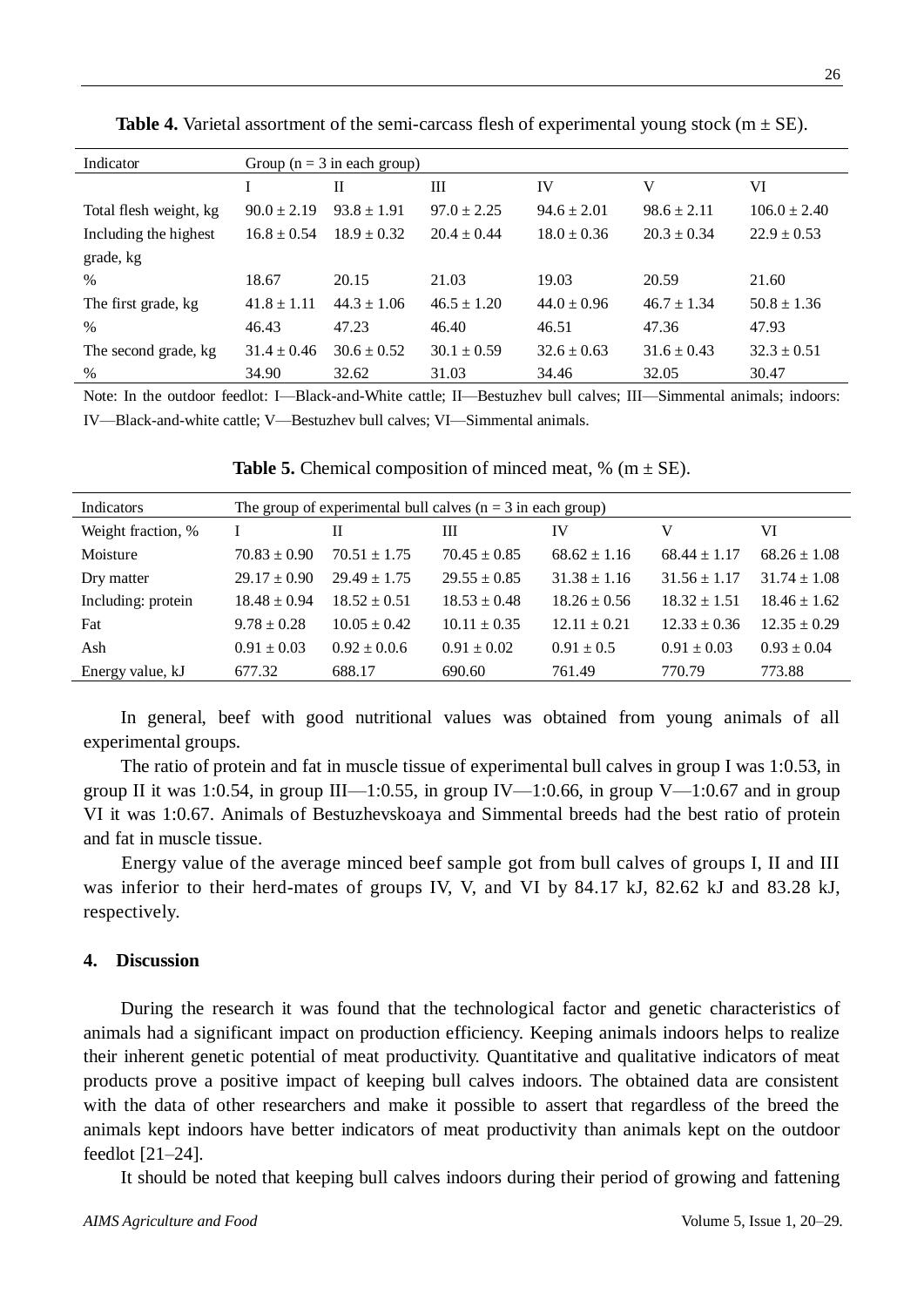for meat helps to obtain beef with optimal characteristics. The ratio of carcass cuts of experimental bull calves was determined by their breed and keeping technology. The bull calf carcasses of Simmental breed were characterized by maximum meat yield of the highest grades. The bull calf carcasses of Bestuzhev breed occupied an intermediate position meat yield of the highest grades. In the bull calf semi-carcasses of Black-and-White breed there was the maximum meat yield of the second grade. This advantage in the value of the studied indicator over the herd-mates of Simmental and Bestuzhev breeds was 2.3 and 3.9% when keeping experimental animals both on outdoor feedlot and indoors, which is consistent with the [25].

According to the analysis of the average carcass flesh samples, there are certain differences in chemical composition between groups. It can be explained by the fact that the process of nutrient enrichment in the body of bull calves of different genotypes kept under different conditions, took place differently. In general, the chemical composition of the flesh parts of the bull calf carcasses of all groups indicates a high nutritional value. The bull calves grown indoors had some advantage.

### **5. Conclusions**

Keeping bull calves indoors can improve the post-slaughter indicators of meat productivity and improve beef quality. The study of the morphological composition of carcasses showed that muscle tissue content in the carcasses of animals fed indoors was 179.9–201.7 kg, while those in the carcasses of young animals kept on the outdoor feedlot was 173.6–185.6 kg. There is a greater content of fat tissue in carcasses of bull calves grown and fed indoors. So the total amount of raw fat of bull calves kept indoors was 23.4–26.3 kg, of bull calves kept on the outdoor feedlot it was 20.7–23.7 kg. The bull calves of Simmental breed had superiority over their herd-mates of the Black-and-white and Bestuzhev breeds in the absolute weight of most anatomical parts of the semi-carcass. It is more preferable to fatten young animals of combined breeds for meat producing. Thus, growing and fattening the bull calves of Simmental breed indoors allowed to get the carcasses with the best morphological composition and variety assortment, as well as with the optimal ratio of protein and fat.

#### **Conflict of interest**

The authors declare no conflict of interest.

### **References**

- 1. Kick EL, Zering K, Classen J (2017) Approaches to agricultural innovation and their effectiveness. *AIMS Agric Food* 2: 370–373.
- 2. González-Sánchez E, Kassam A, Basch G, et al. (2016) Conservation agriculture and its contribution to the achievement of agri-environmental and economic challenges in Europe. *AIMS Agric Food* 1:387–408.
- 3. Gurina R, Nikitchenko V, Nikitchenko D, et al. (2019) Evaluation of economic efficiency of keeping and raising young cattle in Russia. *Eng Rur Develop* 18: 343–348.
- 4. Hocquette JF, Ellies-Oury MP, Lherm M, et al. (2018) Current situation and future prospects for beef production in Europe—A review. *Asian Austral J Anim Sci* 31: 1017.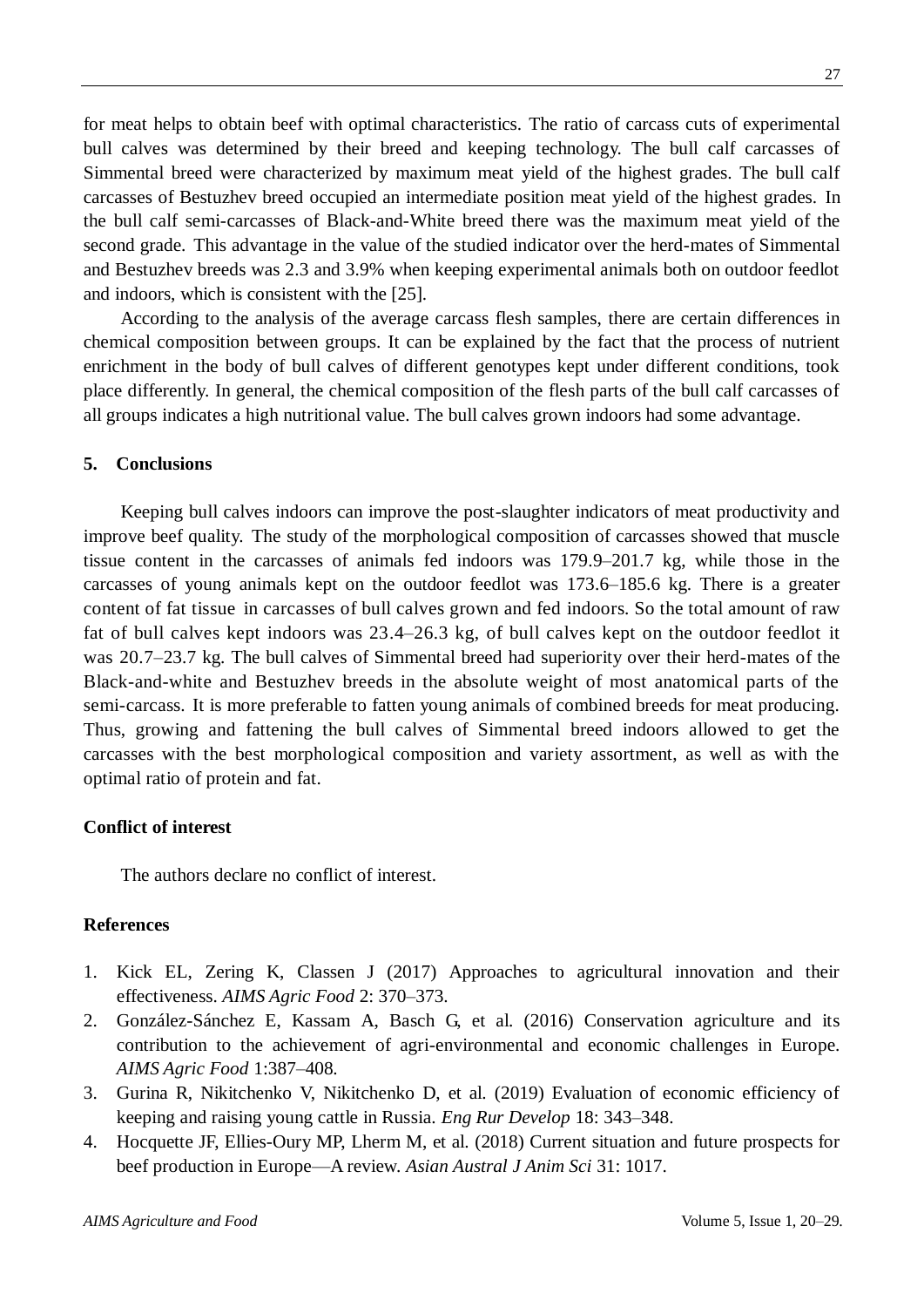- 5. Wang G, Hua L, Squires VR, et al. (2017) What road should the grazing industry take on pastoral land in China? *AIMS Agric Food* 2: 354–369.
- 6. Dementyev EP, Bazekin GV, Tokarev IN, et al. (2018) The application of physical and biological stimulants in livestock breeding. *J Eng Appl Sci* 13: 8325–8330.
- 7. Khaziakhmetov F, Khabirov A, Avzalov R, et al. (2018) Effect of probiotics on calves, weaned pigs and lamb growth. *Res J Pharm Bio Chem Sci* 9: 866–870.
- 8. Tagirov HH, Gubaidullin NM, Fakhretdinov IR, et al. (2018) Carcass quality and yield attributesvof bull calves fed on fodder concentrate «Zolotoi Felutsen». *J Eng Appl Sci* 13: 6597.
- 9. Tan JBL, Lim YY (2015) Critical analysis of current methods for assessing the in vitro antioxidant and antibacterial activity of plant extracts. *Food Chem* 172: 814–822.
- 10. Khaziakhmetov F, Khabirov A, Avzalov R, et al. (2018) Valuable effect of using probiotics in poultry farming. *Ann Res Rev Bio* 25: 1–7.
- 11. Babii AV, Arkhipova AL, Andreichenko IN, et al. (2018) A TaqMan PCR assay for detection of DGAT1 K232A polymorphism in cattle. *AIMS Agric Food* 3: 306–312.
- 12. Ellies-Oury MP, Lee A, Jacob H, et al. (2019) Meat consumption–what French consumers feel about the quality of beef? *Ital J Anim Sci* 18: 646–656.
- 13. Gadiev RR, Khaziev DD, Galina CR, et al. (2019) The use of chlorella in goose breeding. *AIMS Agric Food* 4: 349–361.
- 14. Creemers S, Van Passel S, Vigani M, et al. (2019) Relationship between farmers' perception of sustainability and future farming strategies: A commodity-level comparison. *AIMS Agric Food* 4: 613–642.
- 15. Trofimtsev YI, Pomortsev OA, Popov VF, et al. (2017) Numerical modeling of harmonics in meteorological time series. *Proceedings of the 3rd international conference on construction and building engineering (Iconbuild) 2017: Smart construction towards global challenges,* AIP Publishing.
- 16. Vestergaard M, Jørgensen KF, Çakmakçı C, et al. (2019) Performance and carcass quality of crossbred beef x Holstein bull and heifer calves in comparison with purebred Holstein bull calves slaughtered at 17 months of age in an organic production system. *Livest Sci* 223: 184–192.
- 17. Sedykh TA, Gizatullin R, Kosilov V, et al. (2018) Adapting australian Hereford cattle to the conditions of the Southern Urals. *Res J Phar Biol Chem Sci* 9: 885–898.
- 18. McDonnell RP, Edmunds BE, Morris R (2017) Feeding management, production and performance of 13 pasture-based dairy farms in a Mediterranean environment. *Anim Prod Sci*  57: 1940–1951.
- 19. Guidelines for the evaluation of meat productivity and meat quality (1990) Moscow: VASKHNIL, All-Russian Academy of Agricultural Sciences, 86.
- 20. Kurchaeva E, Ovsynnikova G, Vostroilov A, et al. (2018) Influence of probiotic preparations on meat quality of farm animals. *International scientific and practical conference "Agro-SMART-Smart solutions for agriculture" (Agro-SMART 2018)*, Atlantis Press.
- 21. Sedykh TA, Kalashnikova LA, Gusev IV, et al. (2016) Influence of TG5 and LEP gene polymorphism on quantitative and qualitative meat composition in beef calves. *Iraqi J Vet Sci* 30: 41–48.
- 22. Phillips CJ (2018) *Principles of cattle production*. CABI.